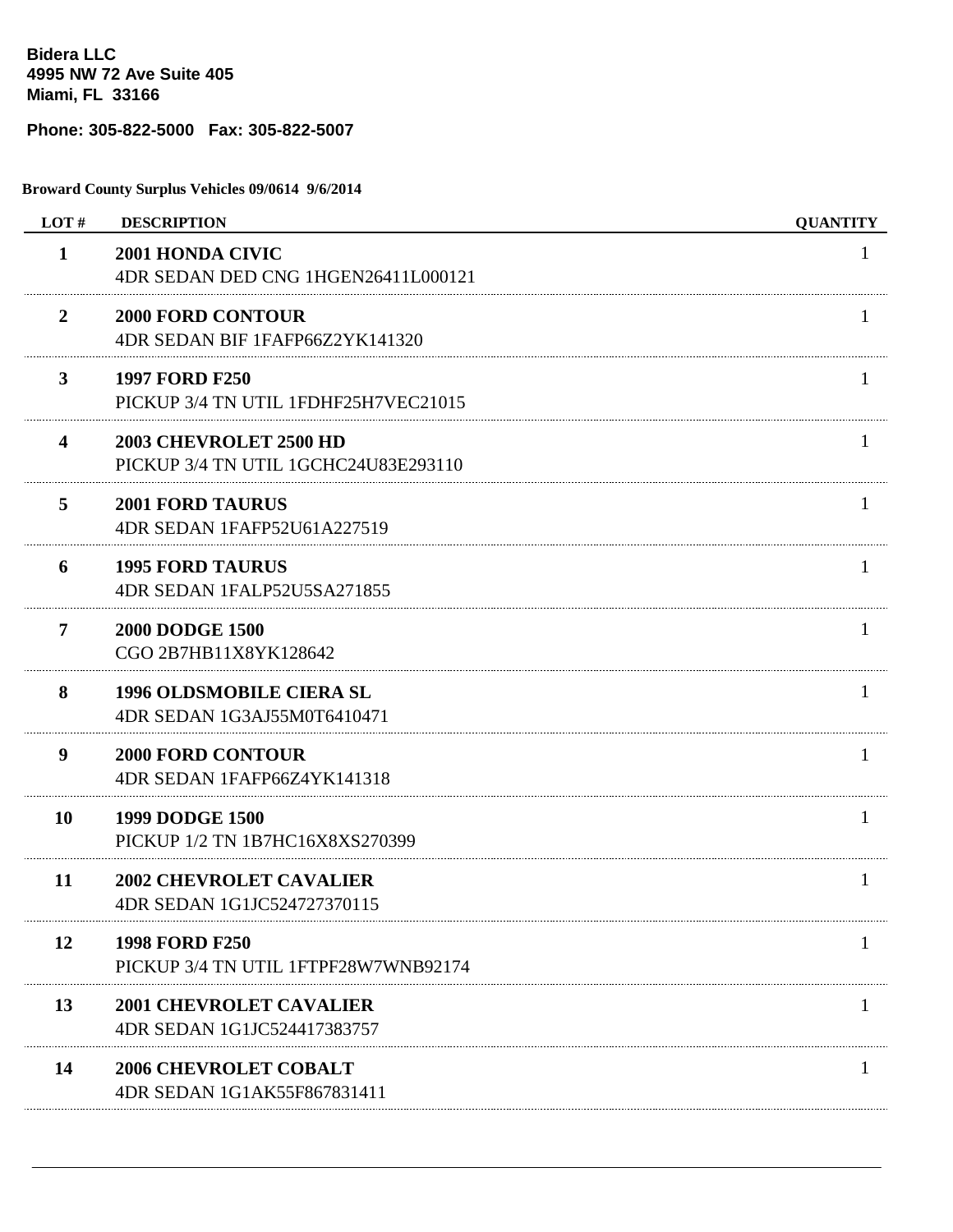| LOT# | <b>DESCRIPTION</b>                                               | <b>QUANTITY</b> |
|------|------------------------------------------------------------------|-----------------|
| 15   | <b>1994 FORD F250</b><br>PICKUP 3/4 TN UTIL 1FTHF25M1RNB68366    |                 |
| 16   | <b>1995 FORD F350</b><br>PICKUP 1 TN UTIL 1FDKF37F0SNB46385      |                 |
| 17   | <b>2001 DODGE RAM 3500</b><br>PICKUP 1 TN UTIL 3B6MC36641M571421 |                 |
| 18   | 1999 GMC 3500<br>PICKUP 1 TN UTIL 1GDJC34F9XF040141              |                 |
| 19   | <b>2003 SUN TL MOUNTED</b><br>PRESSURE CLEANER 1S900081X3T303181 |                 |
| 20   | <b>1998 LIF - A-LOFT</b><br><b>SCISSOR LIFT SPGDPL184</b>        |                 |
| 21   | 1990 ALT ALTEC<br>DIGGER 1990 CRANE 1FDPK84A2LVA02006            |                 |
| 22   | <b>1991 FORD 555C</b><br><b>BACKHOE LOADER A415680</b>           |                 |
| 23   | <b>2006 CHEVROLET COBALT</b><br>4DR SEDAN 1G1AK55F567832886      | 1               |
| 24   | <b>2006 FORD CROWN VIC</b><br>4DR SEDAN 2FAFP73V46X164258        |                 |
| 25   | <b>2004 FORD CROWN VIC</b><br>4DR SEDAN 2FAFP71W14X151783        |                 |
| 26   | <b>2005 FORD CROWN VIC</b><br>4DR SEDAN 2FSFP73WX5X148086        |                 |
| 27   | <b>2008 CHEVROLET IMPALA</b><br>4DR SEDAN 2G1WB55K381321907      |                 |
| 28   | <b>2001 CHEVROLET CAVALIER</b><br>4DR SEDAN 1G1JC524817312903    |                 |
| 29   | <b>2005 CHEVROLET COBALT</b><br>4DR SEDAN 1G1AK52F157572442      |                 |
| 30   | <b>2001 DODGE 1500</b><br>PICKUP 1/2 TN 1B7HC16Y21S183744        |                 |
|      |                                                                  |                 |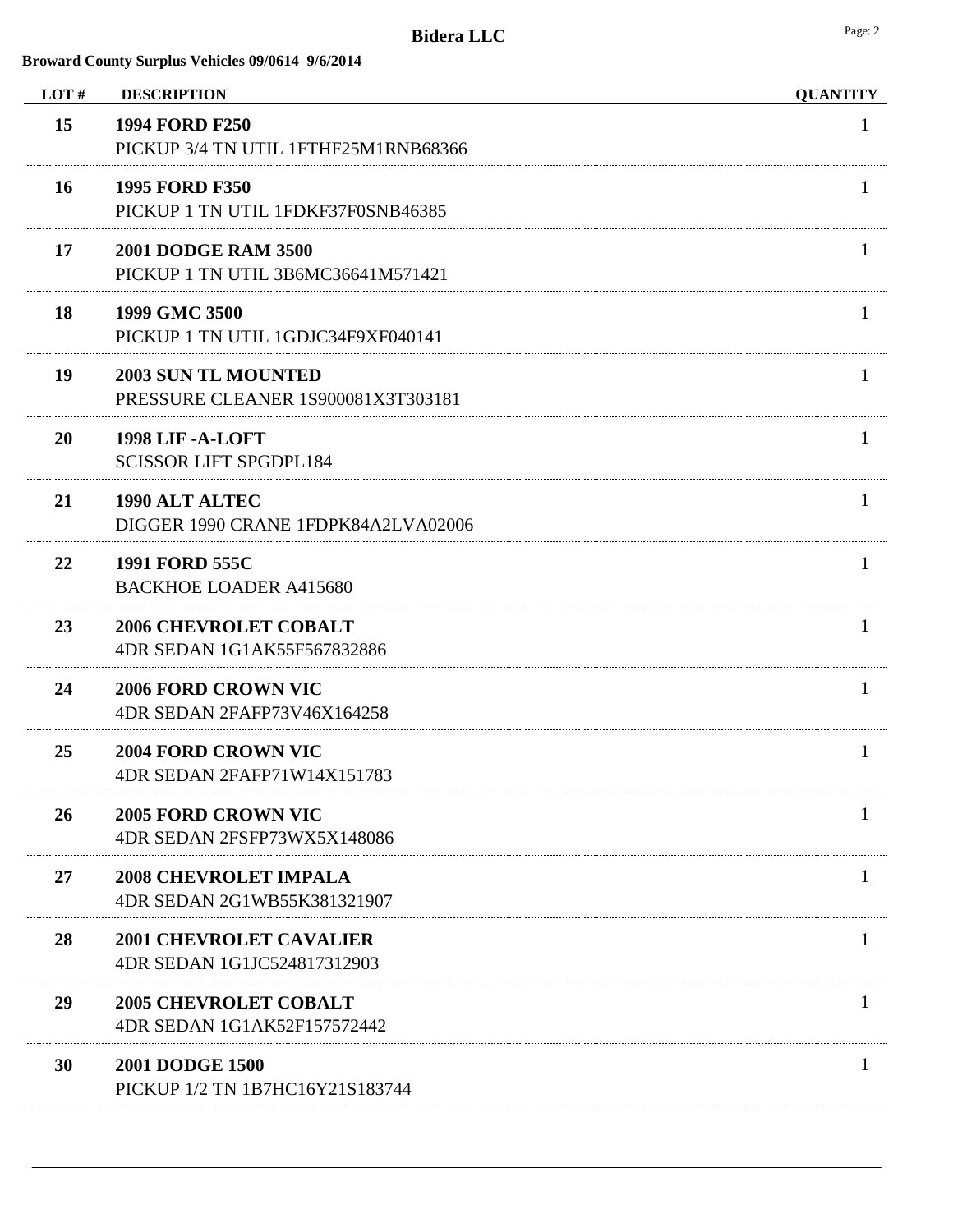| LOT# | <b>DESCRIPTION</b>                                                 | <b>QUANTITY</b> |
|------|--------------------------------------------------------------------|-----------------|
| 31   | <b>1998 CHEVROLET ASTRO</b><br>CGO VAN 1/4 TON 1GCDM19W5WB189020   | 1               |
| 32   | <b>2005 CHEVROLET COBALT</b><br>4DR SEDAN 1G1AK52F657563218        |                 |
| 33   | <b>1997 DODGE RAM</b><br>1/2 TON CGO VAN 2B7HB11X2VK566164         | 1               |
| 34   | <b>2001 CHEVROLET CAVALIER</b><br>4DR SEDAN 3G1JC52411S238645      | T               |
| 35   | <b>2005 CHEVROLET COBALT</b><br>4DR SEDAN 1G1AK52F357566335        | $\mathbf{I}$    |
| 36   | <b>2008 CHEVROLET IMPALA</b><br>4DR SEDAN 2G1WB55K581318006        | L               |
| 37   | <b>2003 BUICK CENTURY</b><br>SEDAN 2G4WS52J731273335               | $\mathbf{I}$    |
| 38   | <b>2006 CHEVROLET COBALT</b><br>4DR SEDAN 1G1AK55FX67831362        | 1               |
| 39   | <b>2006 TRAIL BLAZER</b><br>4X4 SUV 1GNDT13S962332521              | 1               |
| 40   | 2001 CHEVROLET S-10<br>1/4 TN PICKUP 1GCCS14W118225817             | $\mathbf{I}$    |
| 41   | <b>2001 CHEVROLET CAVALIER BIF</b><br>4DR SEDAN 3G1JC52411S239830  | 1               |
| 42   | <b>2008 CHEVROLET COBALT</b><br>4DR SEDAN 1G1AK58F387274387        |                 |
| 43   | <b>2008 CHEVROLET IMPALA</b><br>4DR SEDAN 2G1WB55K481320684        |                 |
| 44   | <b>2001 CHEVROLET SILVERADO</b><br>1/2 TN PICKUP 1GCEC14V61Z298012 |                 |
| 45   | <b>2001 FORD TAURUS</b><br>4DR SEDAN 1FAFP52291A247861             |                 |
| 46   | <b>2008 CHEVROLET COBALT</b><br>4DR SEDAN 1G1AK58F187164339        |                 |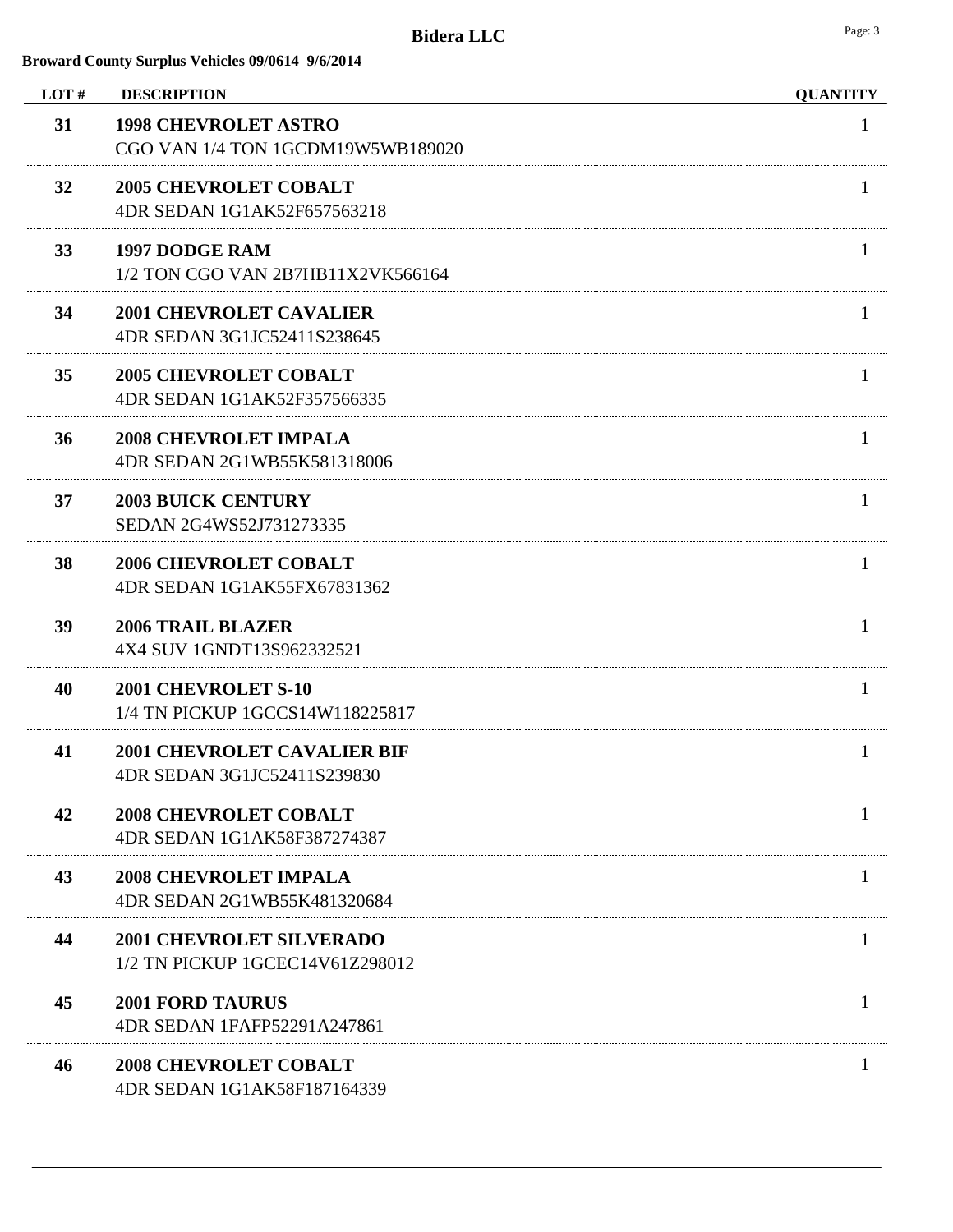| LOT# | <b>DESCRIPTION</b>                                                    | <b>QUANTITY</b> |
|------|-----------------------------------------------------------------------|-----------------|
| 47   | <b>2003 CHEVROLET CAVALIER</b><br>4DR SEDAN 1G1JF52F737382873         | 1               |
| 48   | <b>2005 CHEVROLET COBALT</b><br>4DR SEDAN 1G1AK52F357575779           |                 |
| 49   | <b>2002 CHEVROLET CAVALIER</b><br>4DR SEDAN 1G1JC524727211658         | $\mathbf{I}$    |
| 50   | <b>2008 CHEVROLET COBALT</b><br>4DR SEDAN 1G1AK58F887170011           | 1               |
| 51   | <b>2006 CHEVROLET COBALT</b><br>4DR SEDAN 1G1AK55F567833083           |                 |
| 52   | <b>2005 CHEVROLET COBALT</b><br>4DR SEDAN 1G1AK52F657570007           | 1               |
| 53   | <b>2000 CHEVROLET ASTRO</b><br>1/4 TON CGO 1GCDM19W2YB164921          | 1               |
| 56   | <b>2008 DODGE RAM 2500 BOX</b><br>3/4 TON TRK 3D7KR26A68G233128       | Ι.              |
| 58   | <b>2000 FORD TAURUS</b><br>4DR SEDAN 1FAFP52U2YA105752                | 1               |
| 59   | <b>2008 CHEVROLET COBALT</b><br>4DR SEDAN 1G1AK58F887250926           | $\mathbf{I}$    |
| 60   | <b>2005 CHEVROLET COBALT</b><br>4DR SEDAN 1G1AK52F457565629           | 1               |
| 61   | <b>2001 CHEVROLET CAVALIER</b><br>4DR SEDAN 1G1JC524117325296         |                 |
| 62   | <b>2008 WAR TRAILER</b><br>TANDEM AXLE 1W9AC4A268P347986              |                 |
| 63   | <b>2006 CHEVROLET 2500 HD</b><br>PICKUP 3/4 TN UTIL 1GCHC24U06E254113 |                 |
| 64   | <b>2000 FORD F150</b><br>PICKUP 1/2 TN 2FTPF17L5YNB92825              |                 |
| 65   | <b>2006 CHEVROLET COBALT</b><br>4DR SEDAN 1G1AK55F767832095           |                 |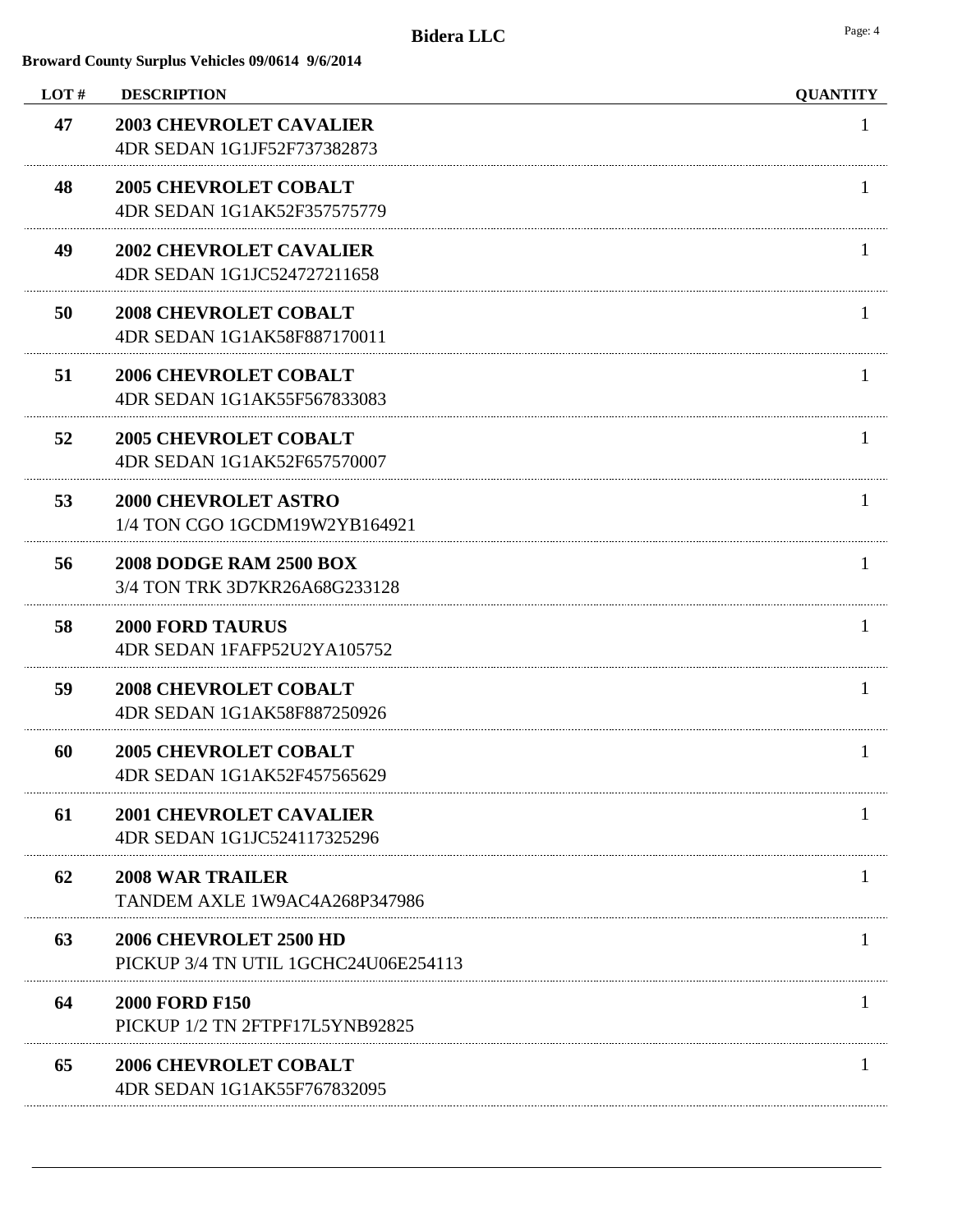| LOT# | <b>DESCRIPTION</b>                                                  | <b>QUANTITY</b> |
|------|---------------------------------------------------------------------|-----------------|
| 66   | <b>2003 DODGE RAM 2500 BOX</b><br>3/4 TON CGO 2D7JB21Y13K525396     | 1               |
| 67   | <b>2004 FORD F350</b><br>PICKUP 1 TN UTIL 1FDSF30P14ED64390         |                 |
| 68   | 2010 ELDO AEROTECH 240<br>E450 SHUTTLE BUS 1FDFE4FP3ADA32387        | $\mathbf{I}$    |
| 69   | <b>2003 FORD F250 C/CAB</b><br>PU 3/4 TN UTIL 4X4 1FTNW21LX3EB31825 |                 |
| 70   | <b>2000 CHEVROLET CAVALIER</b><br>4DR SEDAN 3G1JC5240YS141494       |                 |
| 71   | <b>2002 FORD WINDSTAR</b><br>7 PASSENGER VAN 2FMZA51412BA75354      | л.              |
| 72   | <b>2005 CHEVROLET COBALT</b><br>4DR SEDAN 1G1AK52F357567842         |                 |
| 73   | <b>2001 CHEVROLET CAVALIER</b><br>4DR SEDAN BIF 3G1JC524X1S240880   | 1               |
| 74   | <b>2003 CHEVROLET CAVALIER</b><br>4DR SEDAN 1G1JC52F437320775       | H.              |
| 75   | <b>1991 FORD BACKHOE</b><br><b>LOADER RUBBER TIRE A414862</b>       | $\mathbf{I}$    |
| 76   | 2007 TEN 6650 XP<br>TENNANT SWEEPER 6650-15117                      | 1               |
| 77   | <b>1989 CRO TRAILER</b><br>SINGLE AXLE CTLKA5KOXXS003021            |                 |
| 78   | 2007 TEN 6650 XP<br>TENNANT SWEEPER 6650-15119                      |                 |
| 79   | 2007 TEN 6650 XP<br>TENNANT SWEEPER 6650-15120                      |                 |
| 80   | 2003 FORD E-150<br>CARGO 1FTRE14W33HB16523                          |                 |
| 81   | <b>2001 CHEVROLET SILVERADO</b><br>PICKUP 1/2 TN 1GCEC14V51Z294940  |                 |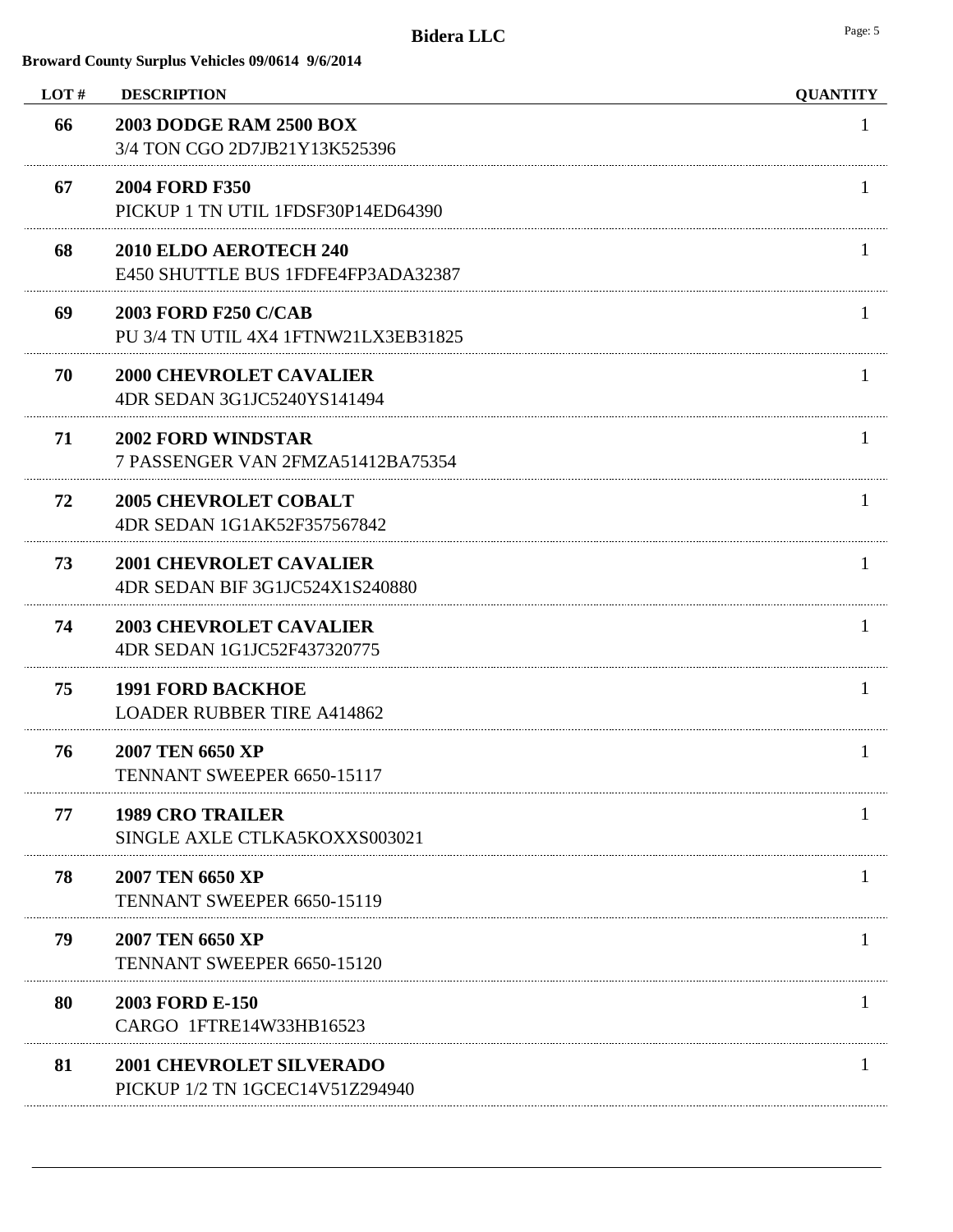| LOT# | <b>DESCRIPTION</b>                                               | <b>QUANTITY</b> |
|------|------------------------------------------------------------------|-----------------|
| 82   | <b>2008 CHEVROLET IMPALA</b><br>4DR SEDAN 2G1WB55K781320064      | 1               |
| 83   | <b>2006 CHEVROLET UPLANDER</b><br>7 PASSENGER 1GNDV23L16D127997  |                 |
| 84   | <b>2006 CHEVROLET UPLANDER</b><br>7 PASSANGER 1GNDV23L86D238255  |                 |
| 85   | <b>2001 DODGE RAM 1500</b><br>PICKUP 1/2 TN 1B7HC16XX1S264451    |                 |
| 86   | <b>2002 DODGE RAM 1500</b><br>VAN 1/2 TN CARGO 2B7HB11Y02K127792 |                 |
| 87   | <b>2006 FORD F350 C/CAB</b><br>PU 1 TN DUALLY 1FTWW32Y36EA56197  | $\mathbf{I}$    |
| 88   | <b>2003 CHEVROLET CAVALIER</b><br>4DR SEDAN 1G1JF52F237382540    |                 |
| 89   | <b>1998 CHEVROLET VAN</b><br>CGO 1GCFG25M0W1090914               | $\mathbf{I}$    |
| 90   | <b>2003 CHEVROLET 1500</b><br>PICKUP 1/2 TN 1GCEC14X53Z257228    | H.              |
| 91   | 2001 CHEVROLET S-10<br>1/4 TN PICKUP 1GCCS14WX18225458           |                 |
| 92   | <b>2007 CHEVROLET 3/4 TON</b><br>CGO 1GCGG25V041186911           | $\mathbf{I}$    |
| 93   | <b>2000 CHEVROLET 3/4 TON</b><br>CGO 1GCFG25M0Y1111165           |                 |
| 94   | <b>1997 CHEVROLET CAVALIER</b><br>4DR SEDAN 1G1JC5249V7303388    |                 |
| 95   | <b>2003 CHEVROLET CAVALIER</b><br>4DR SEDAN 1G1JC52F137320670    |                 |
| 96   | <b>2002 CHEVROLET CAVALIER</b><br>4DR SEDAN 1G1JC524827211524    |                 |
| 97   | <b>2003 CHEVROLET CAVALIER</b><br>4DR SEDAN 1G1JC52F437299992    |                 |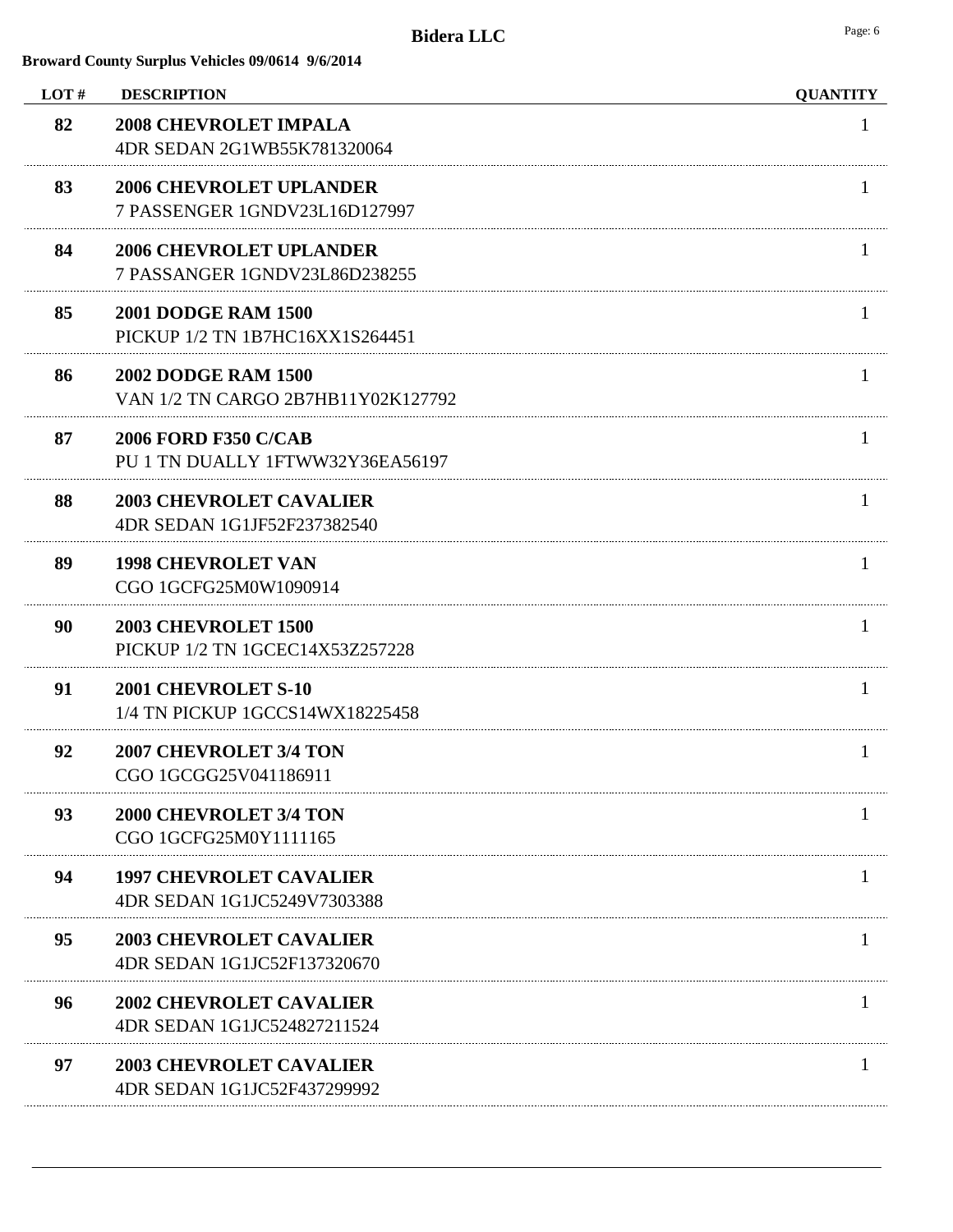| LOT#       | <b>DESCRIPTION</b>                                                        | <b>QUANTITY</b> |
|------------|---------------------------------------------------------------------------|-----------------|
| 98         | <b>2002 FORD TAURUS</b><br>4DR WAGON 1FAFP58262A216026                    | T               |
| 99         | <b>2008 FORD E150</b><br>VAN 1/2 TN CARGO 1FTNE14W68DB22121               |                 |
| <b>100</b> | <b>2004 FORD E250</b><br>VAN 3/4 TN CARGO 1FTNS24L04HB08013               |                 |
| <b>101</b> | <b>2005 FORD FOCUS</b><br>4DR WAGON 1FAHP36N25W263670                     |                 |
| 102        | <b>2005 FORD FOCUS</b><br>4DR WAGON 1FAHP36N65W263669                     |                 |
| 103        | 2005 CHEVROLET1500 C/CAB<br>PICKUP 3/4 TN 1GCEC19V35Z282297               | T               |
| 104        | <b>2006 ELDO TRANSMARK</b><br>29' COACH MEDIUM DUTY BUS 1N9TBAC647C084135 |                 |
| 105        | <b>2006 ELDO TRANSMARK</b><br>29' COACH MEDIUM DUTY BUS 1N9TBAC627C084134 |                 |
| 106        | 2007 ELDO AEROTECH 240<br>E450 SHUTTLE BUS 1FDXE45P27DA62849              | T               |
| 107        | <b>2007 ELDO AEROTECH</b><br>E450 SHUTTLE BUS 1FDXE45PX6HA58930           | I.              |
| 108        | <b>2001 CLB VILLAGER</b><br>GOLF CART 4 SEATER TG0126-029820              | 1               |
| 109        | 1999 GO-4 POLICE 3 WHEELER<br>GOLF CART 2W9MPK634XP044                    |                 |
| <b>110</b> | 2004 EZ-GO MPT 1200<br>GOLF CART UTIL 2187741                             |                 |
| 111        | <b>2008 YAM GOLF CART</b><br><b>GOLF CART JW6000232</b>                   |                 |
| 112        | 2007 CLB CARRYALL 295<br>ATV UTIL 4X4 RC0701-707120                       |                 |
| 113        | 2007 CLB CARRYALL 295<br>ATV UTIL 4X4 RC0701-707115                       |                 |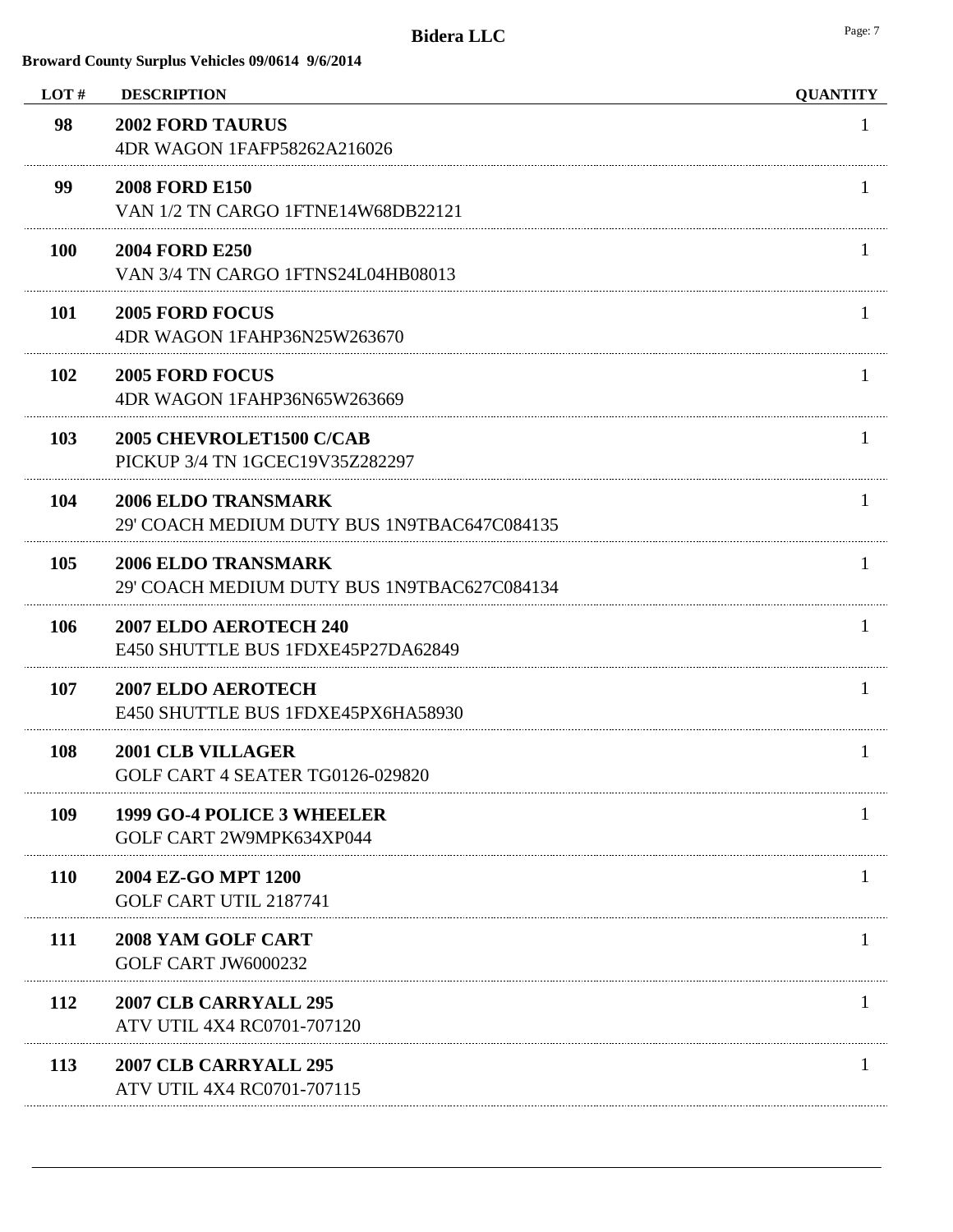| LOT#       | <b>DESCRIPTION</b>                                                       | <b>QUANTITY</b> |
|------------|--------------------------------------------------------------------------|-----------------|
| 114        | 2007 CLB CARRYALL 295<br>ATV UTIL 4X4 RC0701-707112                      | 1               |
| 115        | 2007 CLB CARRYALL 295<br>ATV UTIL 4X4 RC0701-707114                      |                 |
| <b>116</b> | 2007 CLB CARRYALL 295<br>ATV UTIL 4X4 RC0802-707116                      | $\mathbf{I}$    |
| 117        | 2007 CLB CARRYALL 295<br>ATV UTIL 4X4 RC0701-707119                      |                 |
| 118        | 2000 GOLF CART<br>ELECTRIC CAR 5ASAG2748YF011725                         | $\mathbf{I}$    |
| <b>119</b> | 2007 CLB CARRYALL 295<br>ATV UTIL 4X4 RC0701-707121                      | Т.              |
| <b>120</b> | 2000 GEM GOLF CART<br>ELECTRIC CAR 5ASAG2743YF011258                     | $\mathbf{I}$    |
| 121        | 2000 GEM GOLF CART<br>ELECTRIC CAR 5ASAG2741YF011212                     | $\mathbf{I}$    |
| 122        | <b>2006 ELDO TRANSMARK</b><br>29'COACH MEDIUM DUTY BUS 1N9TBAC667C084136 | -1              |
| 123        | <b>2000 FORD CROWN VIC</b><br>4DR SEDAN 2FAFP71W1YX161333                | $\bf{l}$        |
| 124        | <b>2000 FORD F-179</b><br>PICKUP 1/2 TN 1FTPF17L1YNB99898                | Ι.              |
| 125        | <b>2000 GMC C3500 UTIL</b><br>PICKUP 1 TON 1GDJC34F2YF510575             |                 |
| 126        | <b>2006 ELDO 29' COACH</b><br>MEDIUM DUTY BUS 1N9TBAC6X7C084138          |                 |
| 127        | <b>1995 INTERNATIONAL DUMP MULTI</b><br>DUMP TRK 2HTFMALT7TC082206       |                 |
| 128        | <b>2003 DODGE RAM 2500</b><br>3/4 TON VAN 2D7JB21Y03K521968              |                 |
| 129        | <b>2007 FORD F150</b><br>PICKUP 1/2 TN 1FTRF12247KC85102                 |                 |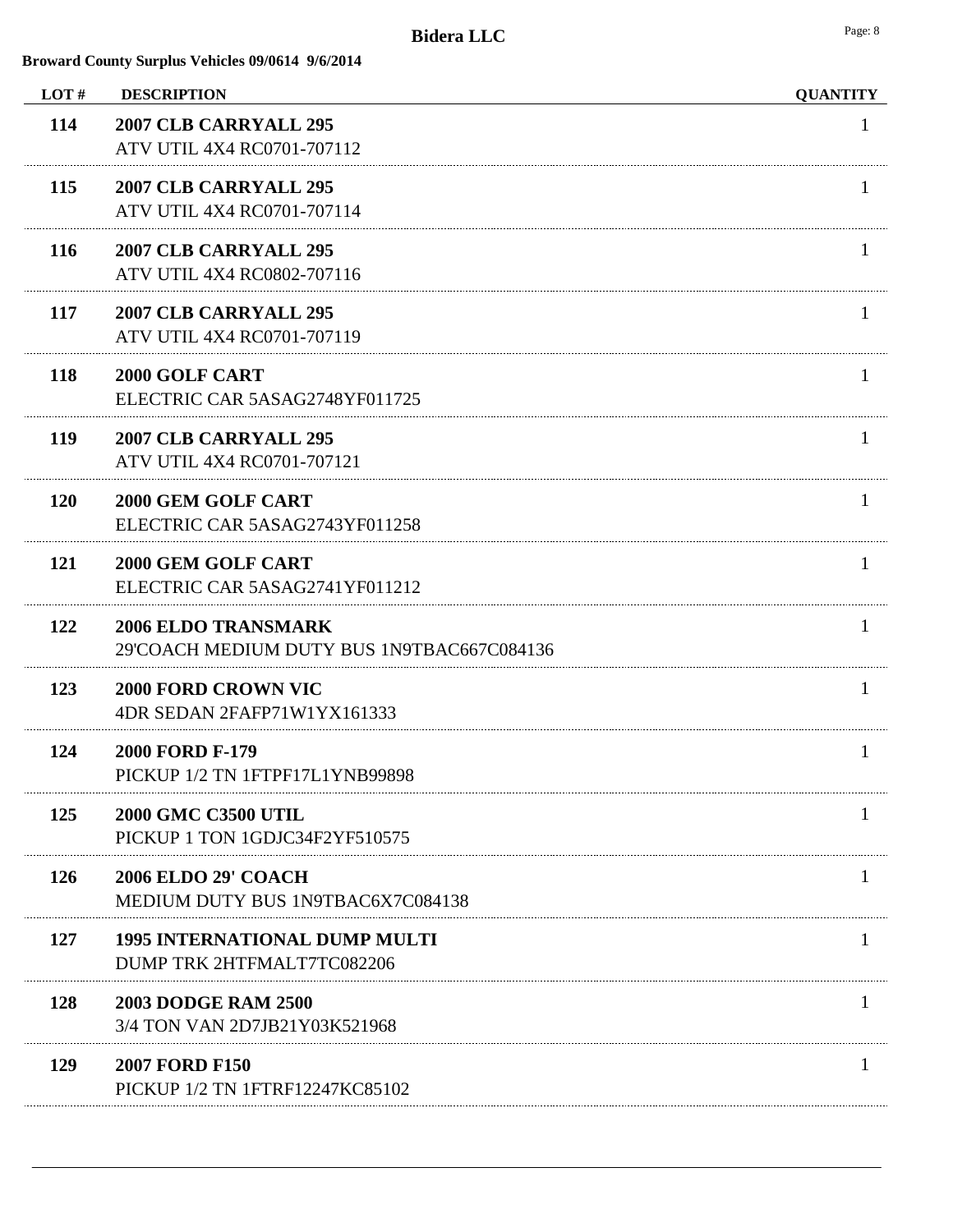| LOT#       | <b>DESCRIPTION</b>                                              | <b>QUANTITY</b> |
|------------|-----------------------------------------------------------------|-----------------|
| 130        | <b>2003 FORD F350</b><br>PU 3/4 TN 1FTSF30L33EC65618            | 1               |
| 131        | <b>2001 FORD TAURUS</b><br>4DR SEDAN 1FAFP52U41A228314          |                 |
| 132        | <b>2004 FORD TAURUS</b><br>4DR SEDAN 1FAFP53U65A110933          |                 |
| 133        | 2003 FORD ECONO CGO<br>1/2 TON VAN 1FTRE14203HB41540            |                 |
| 134        | <b>2014 FORD FUSION</b><br>4DR SEDAN 3FA6P0G70ER159526          |                 |
| 135        | <b>2006 CHEVROLET COBALT</b><br>4DR SEDAN 1G1AK55F067828633     | $\mathbf{I}$    |
| 136        | <b>2004 FORD TAURUS</b><br>4DR SEDAN 1FAFP52U54A189785          |                 |
| 137        | <b>2001 FORD CROWN VIC</b><br>4DR SEDAN 2FAFP71W01X167064       |                 |
| 138        | <b>2002 CHEVROLET VAN</b><br>8 PASS 3/4 TON 1GNFG15MX21238594   |                 |
| 139        | <b>2005 CHEVROLET COBALT</b><br>4DR SEDAN 1G1AK52F457560835     |                 |
| <b>140</b> | <b>2008 DODGE RAM 2500 BOX</b><br>3/4 TON TRK 3D7KR26A28G118350 | 1               |
| 141        | 2007 ELDO AEROTECH 240<br>E450 SHUTTLE BUS 1FDXE45P67DA54267    |                 |
| 142        | 2009 ELDO AEROTECH 240<br>E450 SHUTTLE BUS 1FDFE45P69DA47186    |                 |
| 143        | 2007 ELDO AEROTECH 240<br>E450 SHUTTLE BUS 1FDXE45P77DA62846    |                 |
| 144        | 2007 ELDO AEROTECH 240<br>E450 SHUTTLE BUS 1FDXE45P79DA62847    |                 |
| 145        | 2007 ELDO AEROTECH 240<br>E450 SHUTTLE BUS 1FDXE45P67DB05752    |                 |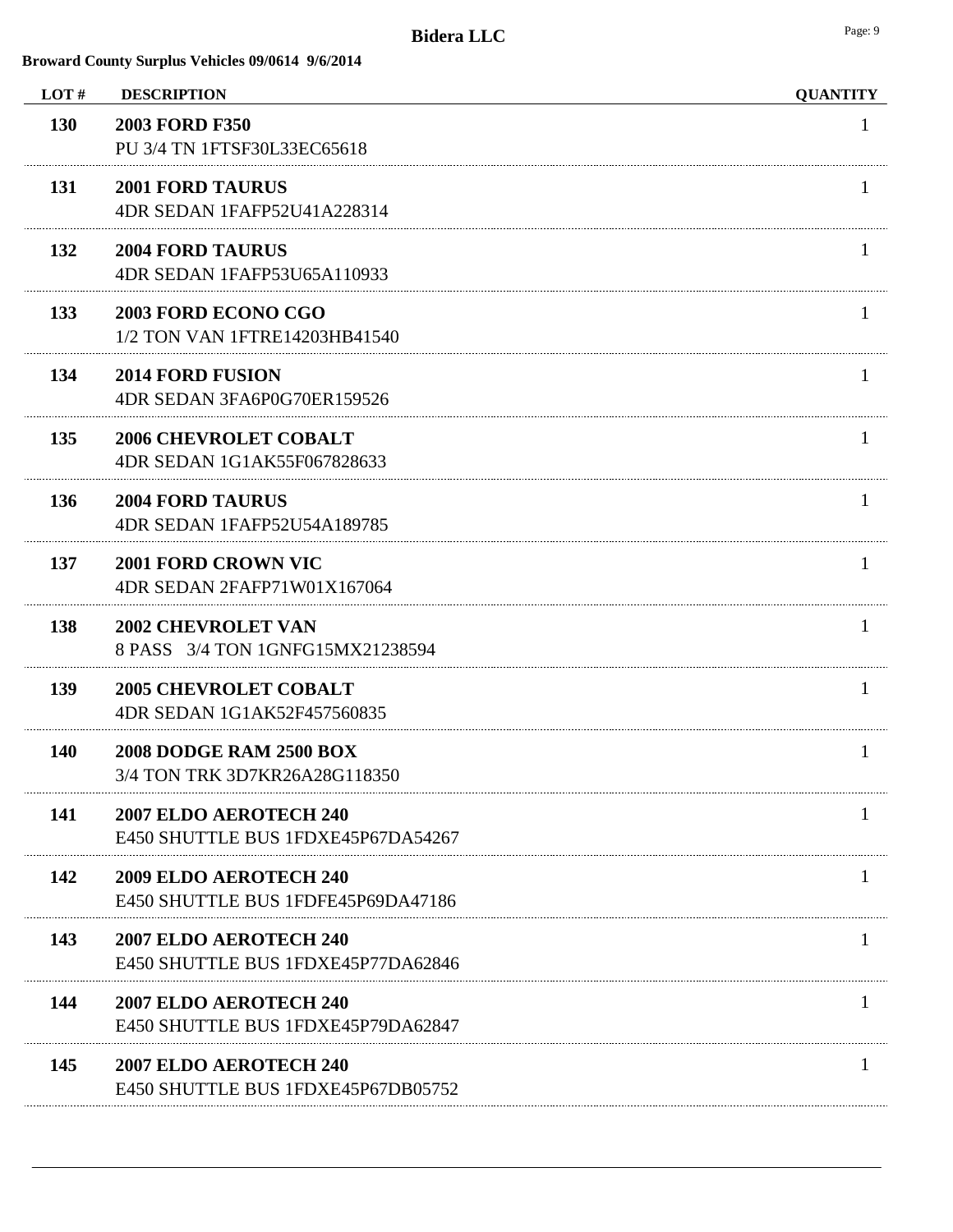| LOT#       | <b>DESCRIPTION</b>                                                 | <b>QUANTITY</b> |
|------------|--------------------------------------------------------------------|-----------------|
| 146        | 2007 ELDO AEROTECH 240<br>E450 SHUTTLE BUS 1FDXE45P37DA62844       | 1               |
| 147        | 2007 ELDO AEROTECH 240<br>E450 SHUTTLE BUS 1FDXE45P97DA36037       |                 |
| 148        | 2007 ELDO AEROTECH 240<br>E450 SHUTTLE BUS 1FDXE45P07DA45264       |                 |
| 149        | 2007 ELDO AEROTECH 240<br>E450 SHUTTLE BUS 1FDXE45P87DA62841       |                 |
| <b>150</b> | 1996 FORD F-250 4 X 4<br>3/4 TON TRK 1FTHX26H5VEA11352             |                 |
| 151        | <b>2004 CHEVROLET EXPRESS CGO</b><br>3/4 TON CGO 1GCGG25VX41228887 |                 |
| 152        | <b>2001 FORD EXCURSION</b><br>SUV 1FMNU40L51EC75777                |                 |
| 153        | <b>1991 FORD MINI PUMPER</b><br>FIRE TRUCK 1FDKF38M9MNA32112       | $\mathbf{I}$    |
| 154        | <b>2000 FORD CROWN VIC</b><br>4DR SEDAN 2FAFP71W1YX161334          |                 |
| 156        | 2007 ELDO AEROTECH 240<br>E450 SHUTTLE BUS 1FDXF45P27DB05750       |                 |
| 157        | 2007 ELDO AEROTECH 240<br>E450 SHUTTLE BUS 1FDXE45P17DB05755       | T.              |
| 158        | 2007 ELDO AEROTECH 240<br>E450 SHUTTLE BUS 1FDXE45P57DB05757       |                 |
| 159        | 2008 FORD AEROTECH 240<br>E450 SHUTTLE BUS 1FDXE45PH7DA95190       |                 |
| <b>160</b> | 2010 ELDO AEROTECH 240<br>E340 SHUTTLE BUS 1FDFE4FP4ADA32382       |                 |
| <b>161</b> | <b>2008 ELDO AEROTECH</b><br>E450 SHUTTLE BUS 1FDXE45P37DB05756    |                 |
| 162        | <b>2005 FORD F350</b><br>PICKUP 1 TN UTIL 1FTWF30Y05ED06626        |                 |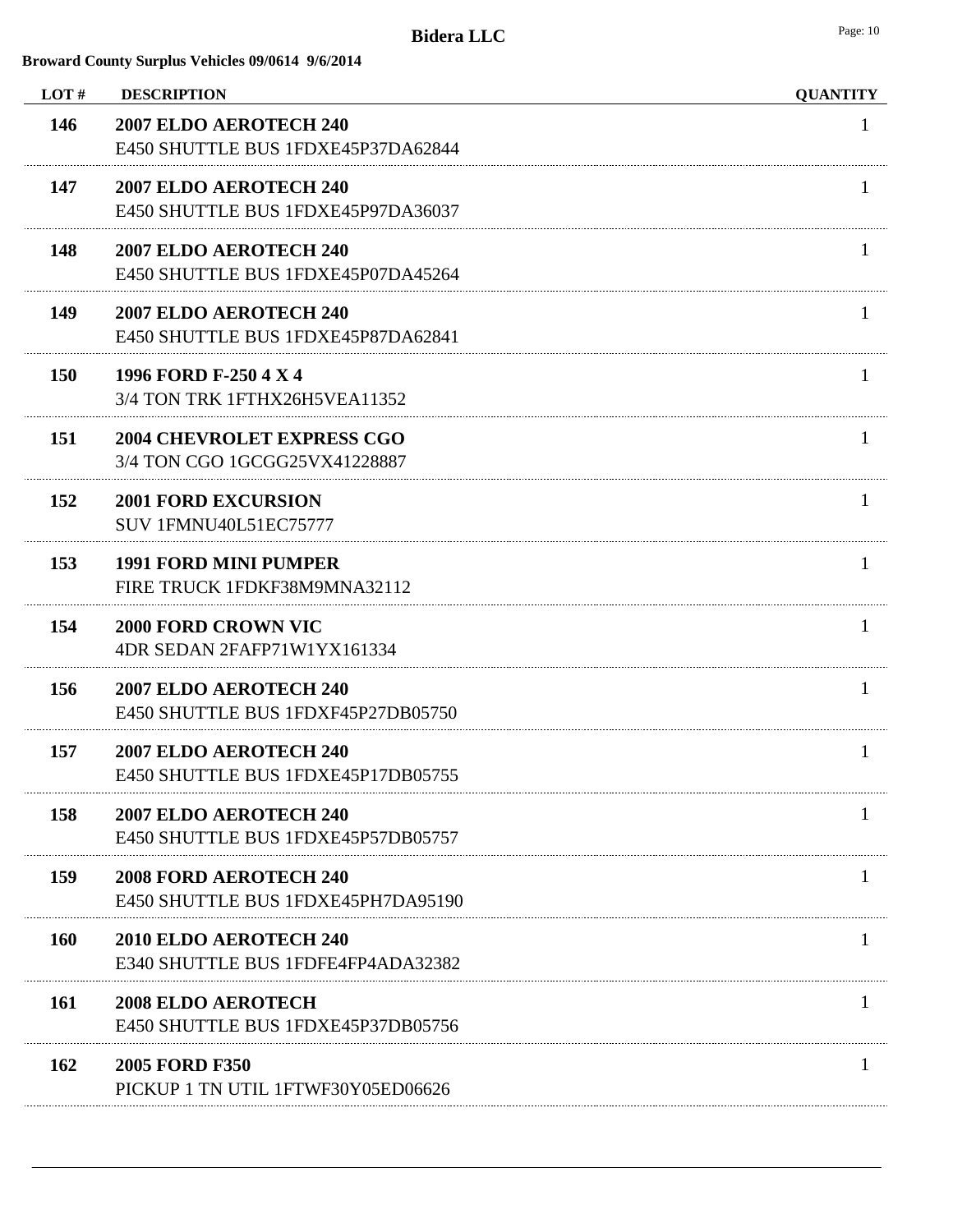| LOT#       | <b>DESCRIPTION</b>                                          | <b>QUANTITY</b> |
|------------|-------------------------------------------------------------|-----------------|
| 163        | <b>2005 CHEVROLET COBALT</b><br>4DR SEDAN 1G1AK52F057561027 | 1               |
| 164        | <b>1998 CHEVROLET STEP VAN</b><br>VAN 1GBKP32Y6W3303014     |                 |
| 165        | <b>1992 FORD 555D</b><br><b>BACKHOE LOADER A418535</b>      |                 |
| 166        | <b>2006 CHEVROLET COBALT</b><br>4DR SEDAN 1G1AK55F167831847 |                 |
| 167        | <b>1998 EMON E-ONE PUMPER</b><br>FIRE TRK 4ENSAAA81W1008742 |                 |
| 168        | <b>2013 FORD SUPER DUTY</b><br>8' CARGO BED                 |                 |
| 169        | <b>2013 CHEVROLET SILVERADO</b><br>8' CARGO BED             |                 |
| 170        | <b>2013 CHEVROLET SILVERADO</b><br>8' CARGO BED             |                 |
| 171        | <b>2013 CHEVROLET SILVERADO</b><br>8' CARGO BED             |                 |
| 172        | <b>Dayton Oil Fired Heater</b><br>3864982                   |                 |
| 173        | <b>RTI Refrigerant Management Center</b>                    |                 |
| 174        | <b>Work Bench</b>                                           |                 |
| 175        | <b>Scotsman CME306 AS-1c Ice Maker</b><br>5121320010620     |                 |
| 176        | <b>Titan Blast Cleaner</b>                                  |                 |
| 177        | 10-Ton Hydraulic Jack                                       |                 |
| 178        | <b>Vacuum Separator</b>                                     |                 |
| 179        | <b>BUS RADIATOR</b>                                         |                 |
| <b>180</b> | <b>BUS RADIATOR</b>                                         |                 |
| 181        | Foreign Coins by the pound                                  |                 |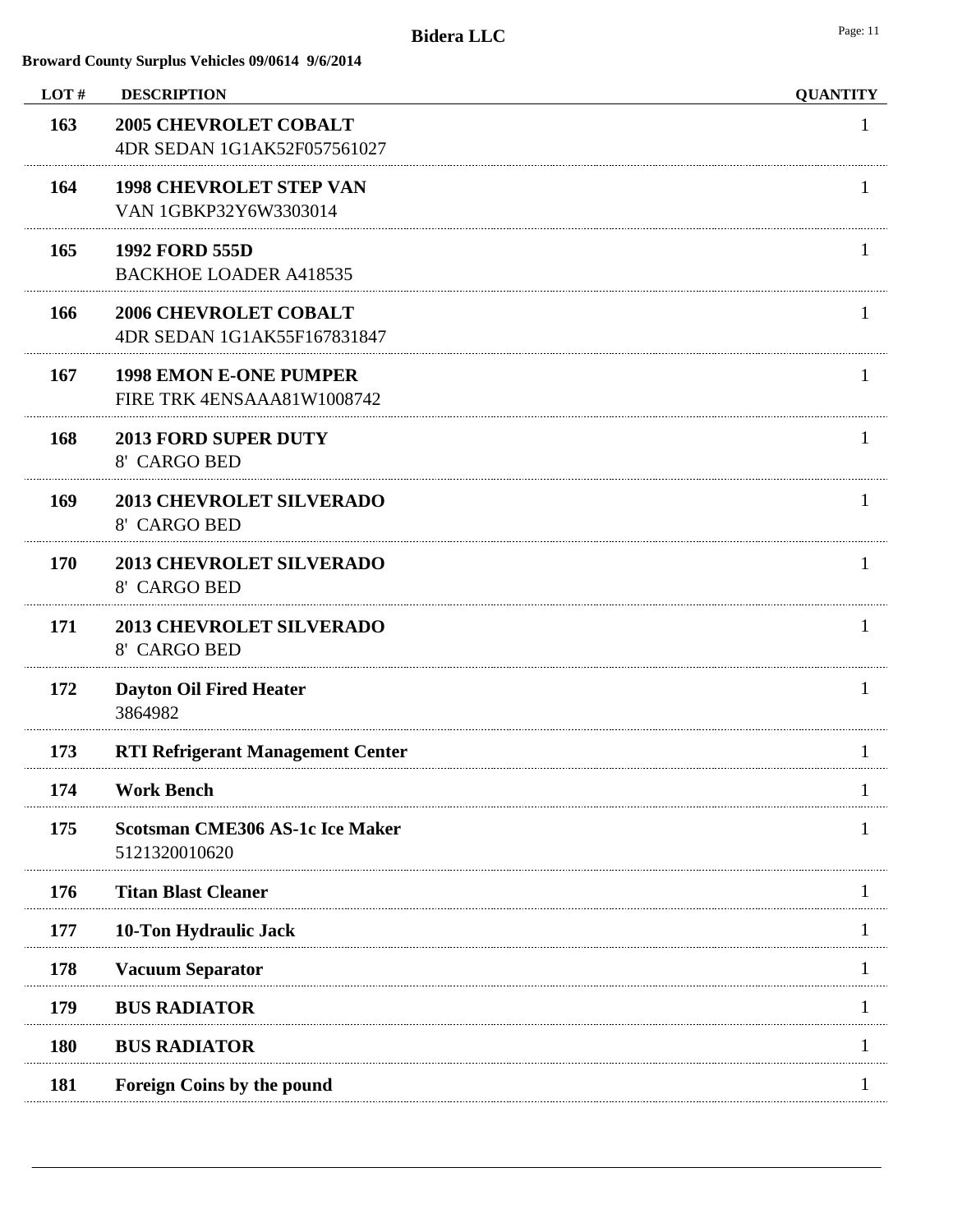| LOT#       | <b>DESCRIPTION</b>                     | <b>QUANTITY</b> |
|------------|----------------------------------------|-----------------|
| 182        | Foreign Coins by the pound             |                 |
| 183        | Foreign Coins by the pound             |                 |
| 184        | Chair                                  |                 |
| 185        | <b>Alemite Wheel Balancer</b>          |                 |
| 186        | <b>Pump</b>                            |                 |
| 187        | <b>Propane Pump</b>                    |                 |
| 188        | <b>Bus - Parts</b>                     |                 |
| 189        | <b>Pallet - Parts</b>                  |                 |
| 190        | <b>Pallet - Parts</b>                  |                 |
| 191        | <b>Pallet - Parts</b>                  |                 |
| 192        | <b>Pallet - Parts</b>                  |                 |
| 193        | <b>Pallet - Parts</b>                  |                 |
| 194        | <b>Pallet - Parts</b>                  |                 |
| 195        | <b>Pallet - Parts</b>                  |                 |
| 196        | <b>NORCO Brake Drum Handler</b>        |                 |
| 197        | <b>Manitowok 8570 Ice Machine</b>      |                 |
| 198        | <b>Mail Boxes</b>                      |                 |
| 199        | <b>Mail Boxes</b>                      |                 |
| 200        | 1824 20 Ton Hydraulic Shop Press       |                 |
| 201        | <b>Dayton Mill Drill</b>               |                 |
| 202        | Pallet - Equip & Misc Parts            |                 |
| 203        | <b>Pallet - Misc Lamps &amp; Parts</b> |                 |
| 204        | <b>Pallet - Misc Parts</b>             |                 |
| 205        | <b>Pallet - Misc Tires</b>             |                 |
| 206        | <b>EMGLO Compressor</b>                |                 |
| <b>207</b> | <b>Vulcan Electric Stove</b>           |                 |
|            |                                        |                 |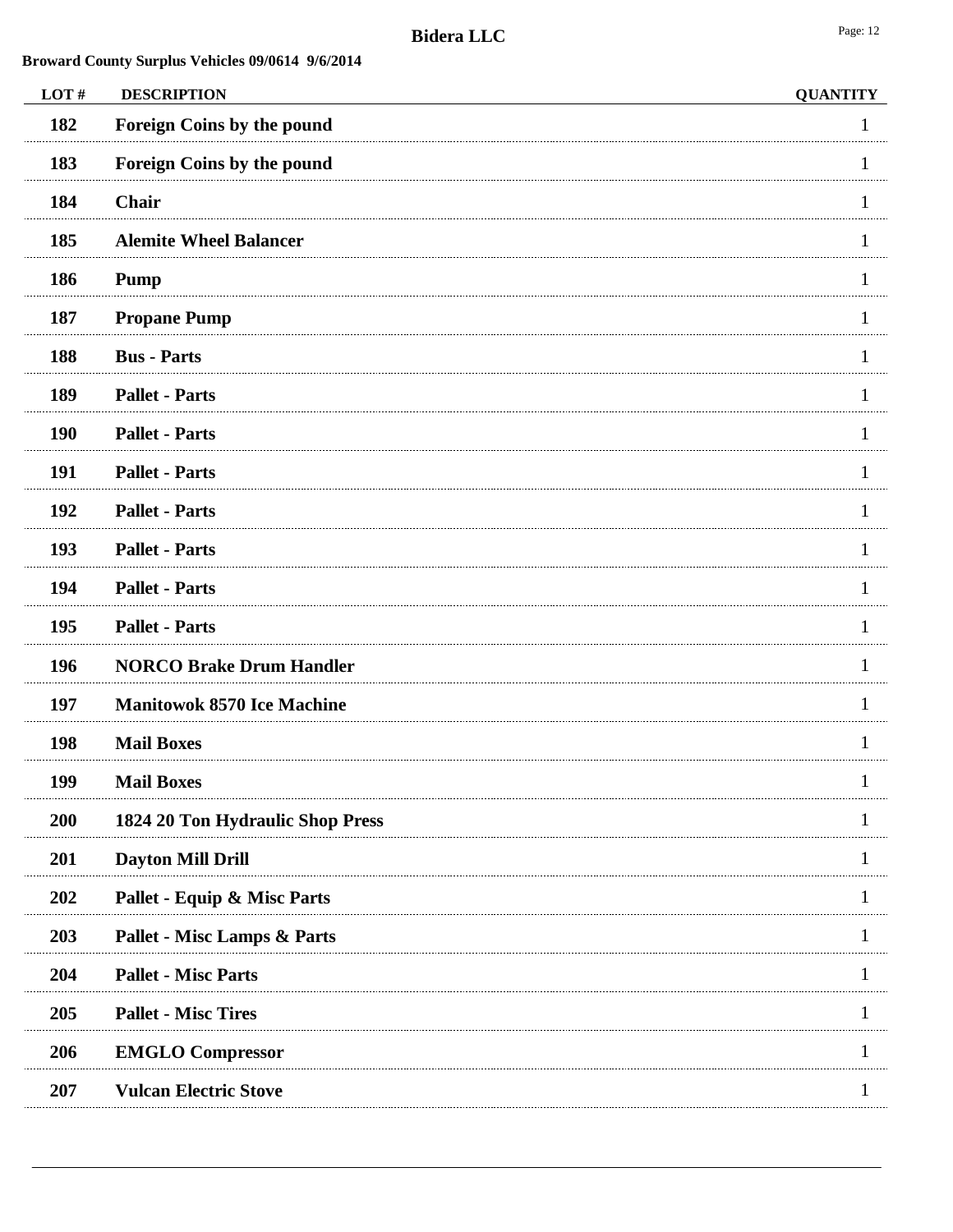| LOT# | <b>DESCRIPTION</b>                                  | <b>QUANTITY</b> |
|------|-----------------------------------------------------|-----------------|
| 208  | <b>Forklift Batt Charger</b><br>97D0024F            |                 |
| 209  | <b>Forklift Batt Charger</b><br>98D007              |                 |
| 210  | <b>Forklift Batt Charger</b><br>980009              |                 |
| 211  | <b>Forklift Batt Charger</b>                        |                 |
| 212  | <b>Forklift Batt Charger</b><br>165447              |                 |
| 213  | <b>Forklift Batt Charger</b><br>97D0312F            | -1              |
| 214  | <b>Gas Driver Welder</b><br>1997983963              |                 |
| 215  | <b>Riding Lawnmower</b><br>1112066                  | 1               |
| 216  | <b>Eagle Compressor Air Tank</b><br>C5160V1 E150507 |                 |
| 217  | <b>Mail Boxes</b>                                   |                 |
| 218  | <b>ENERGIC</b><br>FL Battery Charger                | 1               |
| 219  | <b>FERRO 1500</b><br>FL Battery Charger MP1 025027  |                 |
| 220  | <b>FERRO 1500</b><br>FL Battery Charger MP1 025028  |                 |
| 221  | <b>FERRO 1500</b><br>FL Battery Charger MP1 025030  |                 |
| 222  | <b>FERRO 1500</b><br>FL Battery Charger MP1 025026  |                 |
| 223  | <b>FERRO 1500</b><br>FL Battery Charger MP1 025029  | 1               |
| 224  | <b>Legacy</b><br>FL Battery Charger                 |                 |
|      |                                                     |                 |